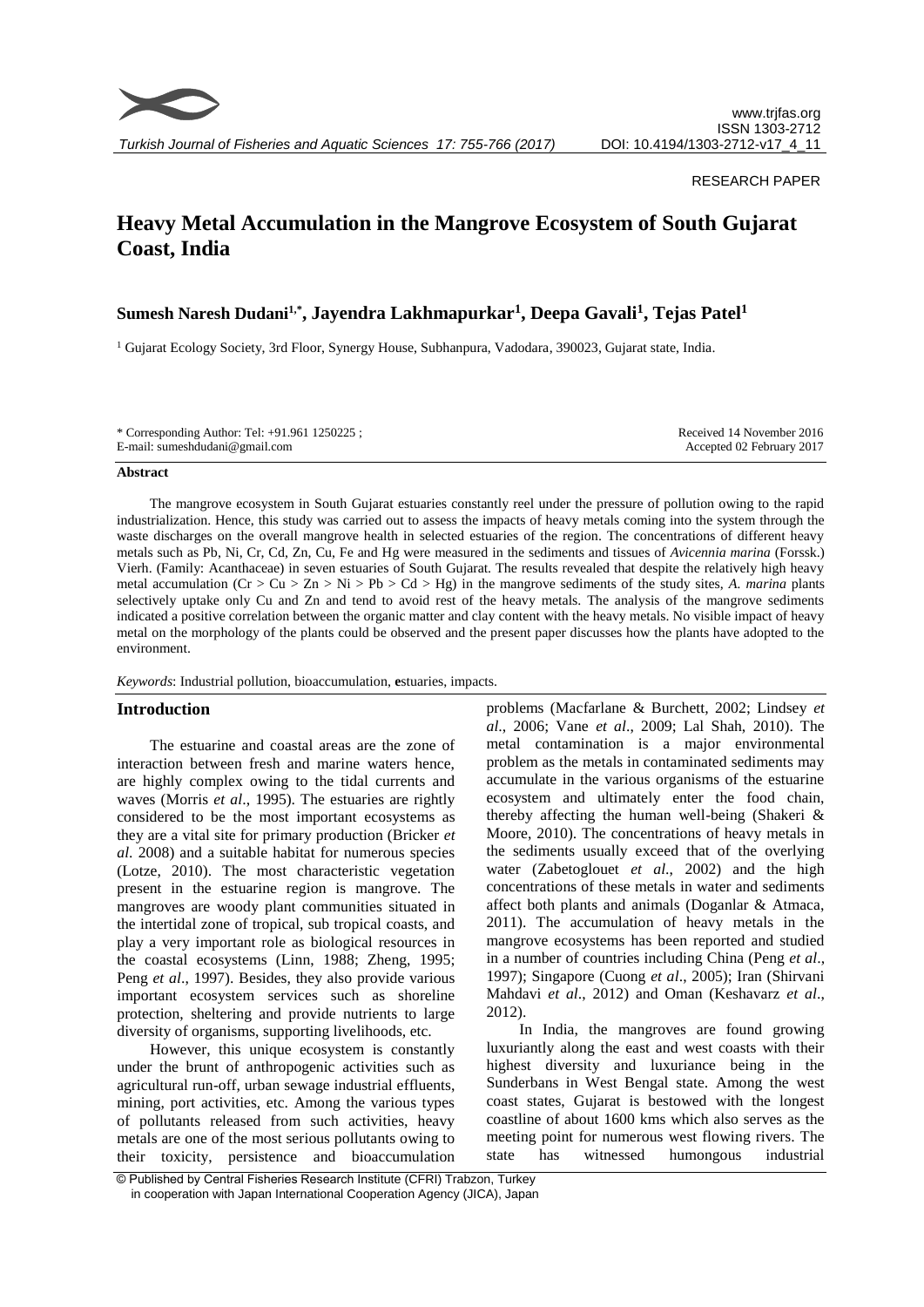development in the last few decades. In the different areas around coast of South Gujarat, the industrialization had taken up in early seventies. There are several industrial areas like Vapi GIDC, in the region much of these are located in the vicinity of rivers and estuaries for the obvious convenience of discharging the industrial waste. The region has become the focal centers of many large scale industrial units chiefly belonging to dyes, manufacturing and engineering, textiles, papers, chemicals and petrochemicals, pharmaceuticals, ship building, diamond processing, etc. Among these, the discharge from chemical, paper, pharmaceutical and food product based industries is considered as chief source metals such as Pb, Cr, Cu, Zn, Ni, Hg and Cd into the water sources (Radic *et al*., 2010; Al-Shami *et al*., 2010; Devi *et al*., 2010).

Though there are several laws established for treating the wastes before discharging in natural environment, these are often dumped indiscriminately into nearby freshwater sources which ultimately end up in the estuaries. Hence, the rising pollution levels and deterioration of natural habitats prompted this study to be carried out to assess the impacts of heavy metals, entering the estuaries and overall health of the mangrove ecosystem in selected estuaries of south Gujarat coastal region.

# **Materials and Methods**

#### **Study area**

Seven different estuarine sites (Figure 1) were

selected for the study on the south Gujarat coast representing seven different rivers, viz., Varoli (site-1), Damanganga (site-2), Kolak (site-3), Par (site-4), Auranga (site-5), Purna (site-6) and Ambica (site-7). All of these are west flowing perennial rivers draining into the Arabian Sea on South Gujarat coast between Umbargam (S) to Surat (N). This region is characterized by semi-arid to dry sub-humid climatic conditions with the average rainfall ranging from 800–1000 mm. Most of these estuaries are surrounded by small villages/towns wherein some people are involved in fishing and sand extraction activities. There are ten mangroves species reported from these estuaries viz. *Avicennia marina* var*. marina*, *Avicennia officinalis* L., *Sonneratia apetala*, *Acanthus ilicifolius*, *Rhizophora mucronata*, *Ceriops tagal*, *Bruguiera cylindrica*, *Lumnitzera racemosa, Excoecaria agallocha* L. and *Aegiceras corniculatum*. Apart from this there are six species of salt marsh plants from the area (Bhatt 2009).

#### **Sampling and Analysis**

Among the mangrove species *Avicennia marina* (Forssk.) Vierh. dominates more than 80% of the study region. Hence, this species was selected for the heavy metal analysis in the present study. The fresh plant material at each of the estuary collected in the months of May and November in the year 2015. The leaves, twigs and pneumatophores of *A. marina* were collected from at least 5-8 different individuals with similar girth at breast height at each site. All these plant materials were then packed in air tight clean



**Figure 1.** Map showing the seven estuaries selected for the study.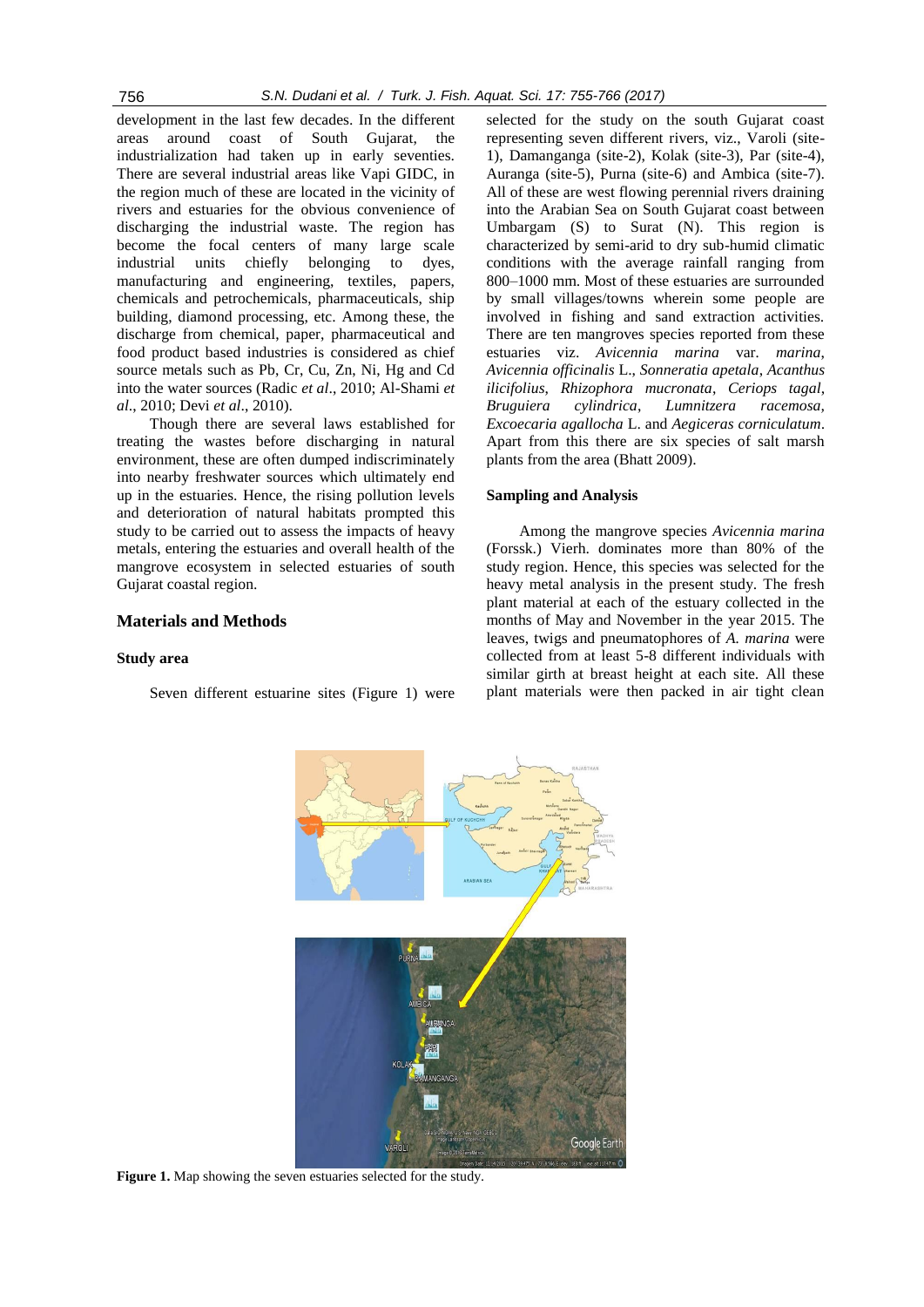plastic bags and brought to the laboratory for further analysis. These plant parts were thoroughly washed with distilled water and subsequently put in the oven at 48°C for 3-4 days till completely dried. These oven dried samples were homogenously powdered and further packed in labeled air tight plastic bags. The sediment samples were collected using grab sampler from 3-4 different places at each study site brought to laboratory and air-dried. Further they were oven dried at 48°C for 2 days to ensure all remaining moisture is evaporated (Defew *et al*., 2005). The texture analysis for the sediment samples was carried out using method prescribed by Folk (1965) whereas the organic matter for soil sediments was estimated using Rowell (1994) method.

10 gm of sediment sample from each site was homogenized and stored in air tight labeled plastic bags. Both the dried powdered samples of plant tissues and sediments were thoroughly packed and sent to the Centre for Coastal and Marine Research in Tuticorin for the heavy metals analysis using Inductively Coupled Plasma–Mass Spectrometer (ICP-MS), following (AOAC, 1997) protocol. The mean values with standard deviation for resultant data for the heavy metals were calculated and statistical analysis was performed using the Past3 and SPSS 20.0 statistical software.

The bioconcentration factor (BCF) defined as  $BCF=C<sub>biota</sub> / C<sub>soil</sub>$ , where  $C<sub>biota</sub>$  and  $C<sub>soil</sub>$  are the total metal concentration in biota and soil respectively was calculated. BCF is usually an indicator of phytoremediation capability of the concerned plant species (Chakraborty *et al*., 2013). The Bioconcentration factor was calculated for every metal in the system.

#### **Results**

#### **Heavy Metal Accumulation in** *Avicennia marina* **Tissues**

The amount of eight different heavy metals in the plant tissues of *Avicennia marina* from the study sites is depicted in Table 1. The range of heavy metals in the plant parts across the study sites were: Pb: 0.001–0.045 µg/g; Cd: 0.001–0.03 µg/g; Ni: 0.003– 0.07 µg/g; Cr: 0–0.05 µg/g; 0.33–14 µg/g; Zn: 0.14– 0.7 µg/g; Mn: 0.16–0.82 µg/g and Fe: 1.6–9.5 µg/g. The mean total content of these metals in the plant tissues in the study region was found in the order of Cu  $(18.481\pm2.742 \text{ }\mu\text{g/g})$  > Fe  $(16.058\pm2.307 \text{ }\mu\text{g/g})$  > Mn  $(1.377\pm0.130 \text{ }\mu\text{g/g}) > Zn (1.172\pm0.134 \text{ }\mu\text{g/g}) > Ni$  $(0.092\pm0.023 \text{ }\mu\text{g/g})$  > Pb  $(0.053\pm0.016 \text{ }\mu\text{g/g})$  > Cd  $(0.047\pm0.008 \text{ µg/g}) > \text{Cr} (0.021\pm0.017 \text{ µg/g}).$  It can be deduced that the most common trend of metal flow in the plant tissues is in the order of pneumatophores > twigs > leaves with few exceptions. Overall, *A. marina* in the study region was found to accumulate high content of essential heavy metals–Cu, Zn and Fe, as compared to the non-essential heavy metals–Pb, Cd, Cr, Mn and Ni. Figure 2 a & b represent the variation of mean individual content of essential and non-essential heavy metals in the plant tissues across the study sites.

Pb content was found to be relatively high in the plant tissues of sites–2 and 3, whereas the Ni content was found high at sites–1, 3 and 2 followed by other sites. Among all the sites, site 4 showed low mean content of Pb, Cr, Cd and Ni in the mangrove plant. The mean Cu content in mangroves was found to be high at site 3 followed by 4, 2 and 1 sites, while minor variation was recorded at sites–5 to 7. However, the mean Fe content in mangroves showed variation with the high values at sites 7 and 4.

### **Heavy Metal Accumulation in Mangrove Sediments**

The values of Cr, Cu, Zn, Ni, Pb, Cd, Hg in the sediments was recorded as  $15-51 \mu g/g$ ,  $20-46 \mu g/g$ , 18–42 µg/g, 18–26 µg/g, 8–13 µg/g, 8–13 µg/g and  $0-15 \mu g/g$  respectively. The order of these metals in the mangrove sediments based on the concentrations level in the sediment was  $Cr > Cu > Zn > Ni > Pb >$  $Cd > Hg$ . On comparing the results obtained from the present study with similar studies elsewhere in the world showed, (Table 2), high Cd levels in the mangrove sediments of South Gujarat, while Zn levels was low compared to other similar studies. The levels of Pb Ni, Cr, and Cu levels in the sediments were at par with most other similar studies around different parts of the world (Mackey *et al*., 1992; Goh & Chou, 1997; Wood *et al*., 1997; Ong Che, 1999; Tam & Wong, 2000; Nayar *et al*., 2004; Cuong *et al*., 2005, 2006; Khattak *et al*., 2012). The correlation based cluster analysis for the study sites incorporating heavy metal content is depicted in Figure 4a. All the sites were divided into two clusters–cluster A comprising of Site 1 which was least similar to all the other sites falling into cluster B. Cluster B was further sub-divided into sub-clusters B1 comprising of Site 2 and B2 contained remaining study sites. The heavy metal content in the sediments of sites–3, 5, 6 and 7 was more similar to each other and less similar with that of site 4.

## **Bio-Concentration Factor for Heavy Metal Accumulation**

The BCF values for the different study sites are depicted in Table-3.The pneumatophore BCF ranged from 0.210–0.418 for Cu indicating that the *Avicennia* plants site 4 had the highest potential for Cu uptake from the sediments followed by site 6 (0.301). Similarly the pneumatophore BCF for Zn ranged from 0.012–0.028 with the highest Zn uptake potential again at site 4. The BCF for the remaining four heavy metals was very low and ranged from 0.003–0.005 for Pb, 0.001–0.004 for Ni, 0.002–0.004 for Cd and 0– 0.001 for Cr. The correlation based cluster analysis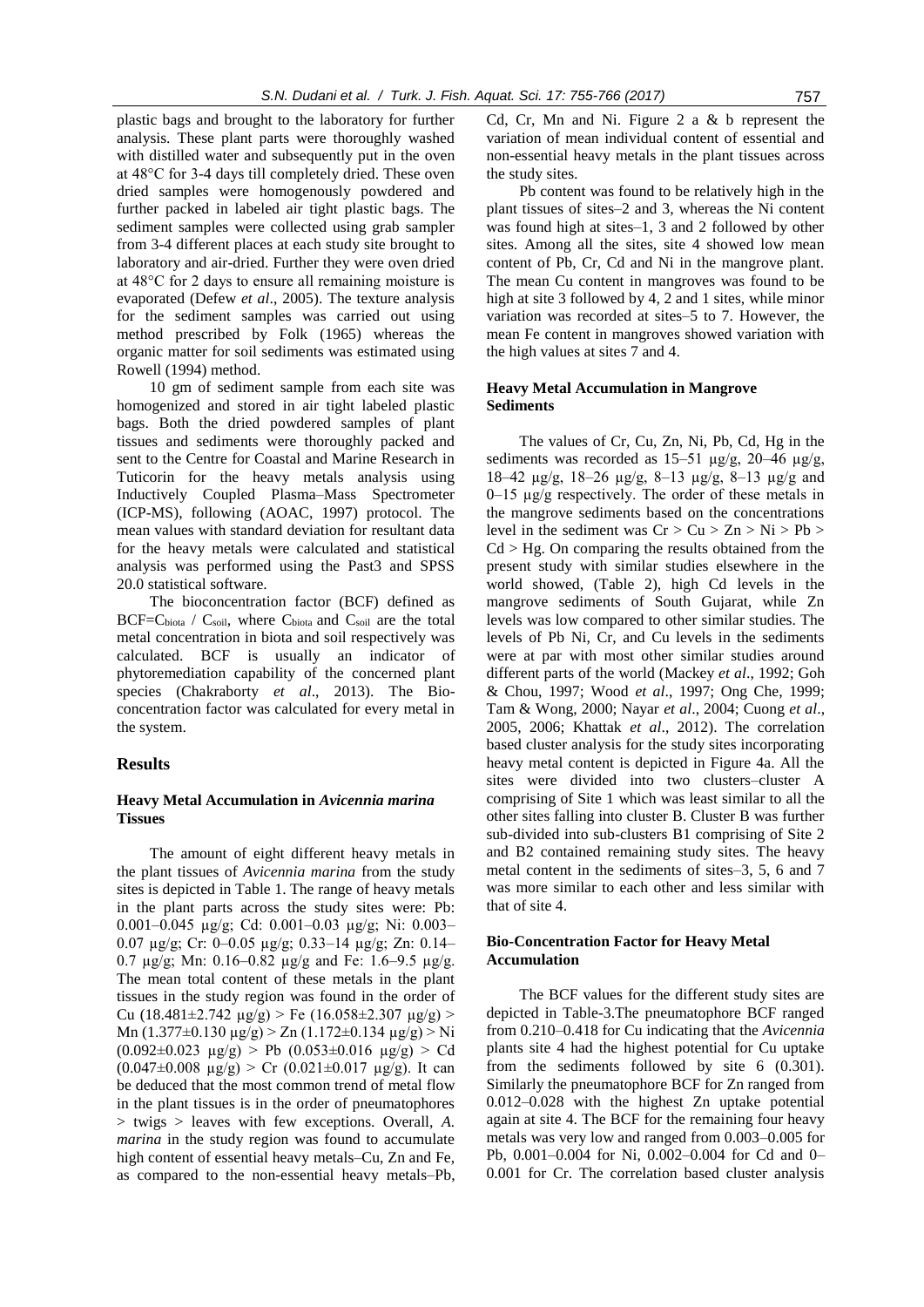| Site No.                         | Estuary name                  | Pb                  | Cd                | Ni                | $\overline{\text{Cr}}$ | Cu                | Zn                | Mn                | Fe               |
|----------------------------------|-------------------------------|---------------------|-------------------|-------------------|------------------------|-------------------|-------------------|-------------------|------------------|
| CONTENT IN PNEUMATOPHORES (µg/g) |                               |                     |                   |                   |                        |                   |                   |                   |                  |
|                                  |                               | $0.033 \pm 0.004$   | $0.020 \pm 0.006$ | $0.071 \pm 0.017$ | $0.027 \pm 0.038$      | 8.675±0.629       | $0.610 \pm 0.156$ | $0.769 \pm 0.067$ |                  |
|                                  | Varoli                        | Sig. 0.049          | Sig. 0.126        | Sig. 0.107        | Sig. 0.500             | Sig. 0.033        | Sig. 0.114        | Sig. 0.039        | 7.37±0.863       |
| 2                                |                               | $0.068 \pm 0.003$   | $0.022 \pm 0.011$ | $0.048 \pm 0.010$ | $0.012 \pm 0.016$      | $6.430 \pm 1.485$ | $0.490 \pm 0.028$ | $0.452 \pm 0.101$ |                  |
|                                  | Damanganga                    | Sig. 0.019          | Sig. 0.214        | Sig. 0.092        | Sig. 0.472             | Sig. 0.103        | Sig. 0.026        | Sig. 0.100        | $5.04 \pm 1.195$ |
|                                  | Kolak                         | $0.047 \pm 0.005$   | $0.030 \pm 0.009$ | $0.040 \pm 0.004$ | $0.007 \pm 0.008$      | 14.105 ± 6.399    | $0.380 \pm 0.014$ | $0.693 \pm 0.029$ | $9.09 \pm 0.318$ |
| 3                                |                               | Sig. 0.048          | Sig. 0.138        | Sig. 0.048        | Sig. 0.447             | Sig. 0.198        | Sig. 0.017        | Sig. 0.019        |                  |
|                                  |                               | $0.016 \pm 0.023$   | $0.023 \pm 0.016$ | $0.015 \pm 0.021$ |                        | 4.225±5.975       | $0.545 \pm 0.021$ | $0.635 \pm 0.064$ |                  |
|                                  | Par                           | Sig. 0.500          | Sig. 0.500        | Sig. 0.500        | $<$ DL $\,$            | Sig. 0.500        | Sig. 0.500        | Sig. 0.500        | $8.98 \pm 0.502$ |
| 5                                |                               | $0.036 \pm 0.022$   | $0.021 \pm 0.004$ | $0.031 \pm 0.014$ | $0.005 \pm 0.007$      | $9.790 \pm 0.028$ | $0.630 \pm 0.028$ | $0.594 \pm 0.239$ | 7.38±0.191       |
|                                  | Auranga                       | Sig. 0.262          | Sig. 0.077        | Sig. 0.199        | Sig. 0.500             | Sig. 0.001        |                   | Sig. 0.176        |                  |
|                                  | Purna                         | $0.035 \pm 0.008$   | $0.025 \pm 0.016$ | $0.046 \pm 0.019$ | $0.019 \pm 0.025$      | 10.500±2.701      | $0.505 \pm 0.021$ | $0.577 \pm 0.086$ | $7.13 \pm 1.018$ |
| 6                                |                               | Sig. 0.101          | Sig. 0.264        | Sig. 0.184        | Sig. 0.482             | Sig. 0.115        | Sig. 0.019        | Sig. 0.067        |                  |
| $7\phantom{.0}$                  | Ambica                        | $0.020 \pm 0.028$   | $0.010 \pm 0.015$ | $0.017 \pm 0.024$ | $0.014 \pm 0.020$      | 4.210±5.954       | $0.420 \pm 0.085$ | $0.706 \pm 0.036$ | 7.95±0.523       |
|                                  |                               | Sig. 0.500          | Sig. 0.500        | Sig. 0.500        | Sig. 0.500             | Sig. 0.500        | Sig. 0.500        | Sig. 0.500        |                  |
|                                  | CONTENT IN TWIGS $(\mu g/g)$  |                     |                   |                   |                        |                   |                   |                   |                  |
| $\mathbf{1}$                     | Varoli                        | $0.008 \pm 0.001$   | $0.023 \pm 0.002$ | $0.046 \pm 0.006$ | $0.001 \pm 0.00$       | 5.970±0.905       | $0.195 \pm 0.021$ | $0.244 \pm 0.048$ | 3.46±0.346       |
|                                  |                               | Sig. 0.079          | Sig. 0.042        | Sig. 0.063        |                        | Sig. 0.068        | Sig. 0.049        | Sig. 0.088        | Sig. 0.053       |
| $\overline{2}$                   | Damanganga                    | $0.013 \pm 0.003$   | $0.021 \pm 0.002$ | $0.031 \pm 0.002$ | $0.002 \pm 0.001$      | $8.990 \pm 3.111$ | $0.295 \pm 0.035$ | $0.544 \pm 0.066$ | $4.79 \pm 0.594$ |
|                                  |                               | Sig. 0.097          | Sig. 0.046        | Sig. 0.031        | Sig. 0.205             | Sig. 0.153        | Sig. 0.054        | Sig. 0.055        | Sig. 0.106       |
| 3                                | Kolak                         | $0.017 \pm 0.004$   | $0.031 \pm 0.006$ | $0.057 \pm 0.008$ | $0.001 \pm 0.00$       | 8.485±1.322       | $0.455 \pm 0.064$ | $0.626 \pm 0.135$ | $4.37 \pm 0.771$ |
|                                  |                               | Sig. 0.096          | Sig. 0.082        | Sig. 0.067        |                        | Sig. 0.070        | Sig. 0.063        | Sig. 0.0.096      | Sig. 0.016       |
| 4                                | Par                           | $0.017 \pm 0.006$   | $0.015 \pm 0.006$ | $0.032 \pm 0.001$ | $0.003 \pm 0.001$      | $6.130\pm0.594$   | $0.330\pm0.057$   | $0.447 \pm 0.193$ | 5.79±0.693       |
|                                  |                               | Sig. 0.170          | Sig. 0.166        | Sig. 0.020        | Sig. 0.126             | Sig. 0.044        | Sig. 0.077        | Sig. 0.189        | Sig. 0.500       |
| 5                                | Auranga                       | $0.019 \pm 0.011$   | $0.020 \pm 0.006$ | $0.049 \pm 0.008$ | $0.002 \pm 0.001$      | 8.890±0.834       | $0.415 \pm 0.049$ | $0.618 \pm 0.107$ | $7.14 \pm 0.318$ |
|                                  |                               | Sig. 0.245          | Sig. 0.144        | Sig. 0.072        | Sig. 0.205             | Sig. 0.042        | Sig. 0.054        | Sig. 0.077        | Sig. 0.012       |
| 6                                | Purna                         | $0.018 \pm 0.005$   | $0.024 \pm 0.005$ | $0.029 \pm 0.004$ | $0.002 \pm 0.003$      | 7.955±0.332       | $0.675 \pm 0.078$ | $0.486 \pm 0.077$ | $4.91 \pm 0.573$ |
|                                  |                               | Sig. 0.126          | Sig. 0.094        | Sig. 0.056        | Sig. 0.500             | Sig. 0.019        | Sig. 0.052        | Sig. 0.071        | Sig. 0.064       |
| 7                                | Ambica                        | $0.016 \pm 0.004$   | $0.024 \pm 0.006$ | $0.026 \pm 0.003$ | $0.005 \pm 0.003$      | 9.955±6.470       | $0.525 \pm 0.120$ | $0.419 \pm 0.054$ | 7.44±1.252       |
|                                  |                               | Sig. 0.118          | Sig. 0.120        | Sig. 0.049        | Sig. 0.242             | Sig. 0.274        | Sig. 0.102        | Sig. 0.058        | Sig. 0.500       |
|                                  | CONTENT IN LEAVES $(\mu g/g)$ |                     |                   |                   |                        |                   |                   |                   |                  |
| -1                               | Varoli                        | $\pm$ 0.001<br>0.01 | $0.002 \pm 0.001$ | $0.016 \pm 0.002$ | $<$ DL $\,$            | $0.485 \pm 0.035$ | $0.275 \pm 0.049$ | $0.269 \pm 0.067$ | $3.36 \pm 0.240$ |
|                                  |                               | Sig. 0.500          | Sig. 0.205        | Sig. 0.061        |                        | Sig. 0.033        | Sig. 0.081        | Sig. 0.111        | Sig. 0.032       |
| 2                                | Damanganga                    | $0.001 \pm 0.001$   | $0.002 \pm 0.000$ | $0.013 \pm 0.004$ | $<$ DL $\,$            | $0.330 \pm 0.057$ | $0.165 \pm 0.021$ | $0.235 \pm 0.038$ | $2.56 \pm 0.205$ |
|                                  |                               | Sig. 0.500          | Sig. 0.217        | Sig. 0.144        |                        | Sig. 0.077        | Sig. 0.058        | Sig. 0.073        | Sig. 0.036       |
| 3                                | Kolak                         | $0.002 \pm 0.001$   | $0.003 \pm 0.000$ | $0.011 \pm 0.002$ | $<$ DL $\,$            | $0.805 \pm 0.177$ | $0.385 \pm 0.134$ | $0.216 \pm 0.030$ | $2.75 \pm 0.156$ |
|                                  |                               | Sig. 0.205          | Sig. 0.066        | Sig. 0.090        |                        | Sig. 0.098        | Sig. 0.154        | Sig. 0.063        | Sig. 0.025       |
| 4                                | Par                           | $0.002 \pm 0.001$   | $0.002 \pm 0.000$ | $0.006 \pm 0.001$ | $<$ DL $\,$            | 2.255±0.134       | $0.205 \pm 0.021$ | $0.163 \pm 0.033$ | $2.62 \pm 0.120$ |
|                                  |                               | Sig. 0.205          | Sig. 0.192        | Sig. 0.105        |                        | Sig. 0.027        | Sig. 0.046        | Sig. 0.089        | Sig. 0.021       |
| 5                                | Auranga                       | $0.001 \pm 0.000$   | $0.002 \pm 0.001$ | $0.004 \pm 0.001$ | $<$ DL $\,$            | $1.440\pm0.099$   | $0.150 \pm 0.014$ | $0.168 \pm 0.009$ | $1.66 \pm 0.219$ |
|                                  |                               |                     | Sig. 0.126        | Sig. 0.090        |                        | Sig. 0.031        | Sig. 0.042        | Sig. 0.025        | Sig. 0.059       |
| 6                                | Purna                         | $0.001 \pm 0.001$   | $0.004 \pm 0.001$ | $0.007 \pm 0.001$ | $<$ DL $\,$            | $1.585 \pm 0.205$ | $0.145 \pm 0.035$ | $0.245 \pm 0.040$ | $2.33 \pm 0.279$ |
|                                  |                               | Sig. 0.500          | Sig. 0.070        | Sig. 0.090        |                        | Sig. 0.058        | Sig. 0.109        | Sig. 0.074        | Sig. 0.057       |
| $7\phantom{.0}$                  | Ambica                        | $0.001 \pm 0.001$   | $0.002 \pm 0.000$ | $0.005 \pm 0.001$ | $<$ DL $\,$            | $0.885 \pm 0.078$ | $0.215 \pm 0.021$ | $0.240 \pm 0.028$ | $2.52 \pm 0.332$ |
|                                  |                               | Sig. 0.500          | Sig. 0.192        | Sig. 0.070        |                        | Sig. 0.040        | Sig. 0.044        | Sig. 0.053        | Sig. 0.059       |

Table 1. Heavy metal content in the pneumatophores, twigs and leaves of A. marina in the study region, M±S.D., n=2

© Published by Central Fisheries Research Institute (CFRI) Trabzon, Turkey

in cooperation with Japan International Cooperation Agency (JICA), Japan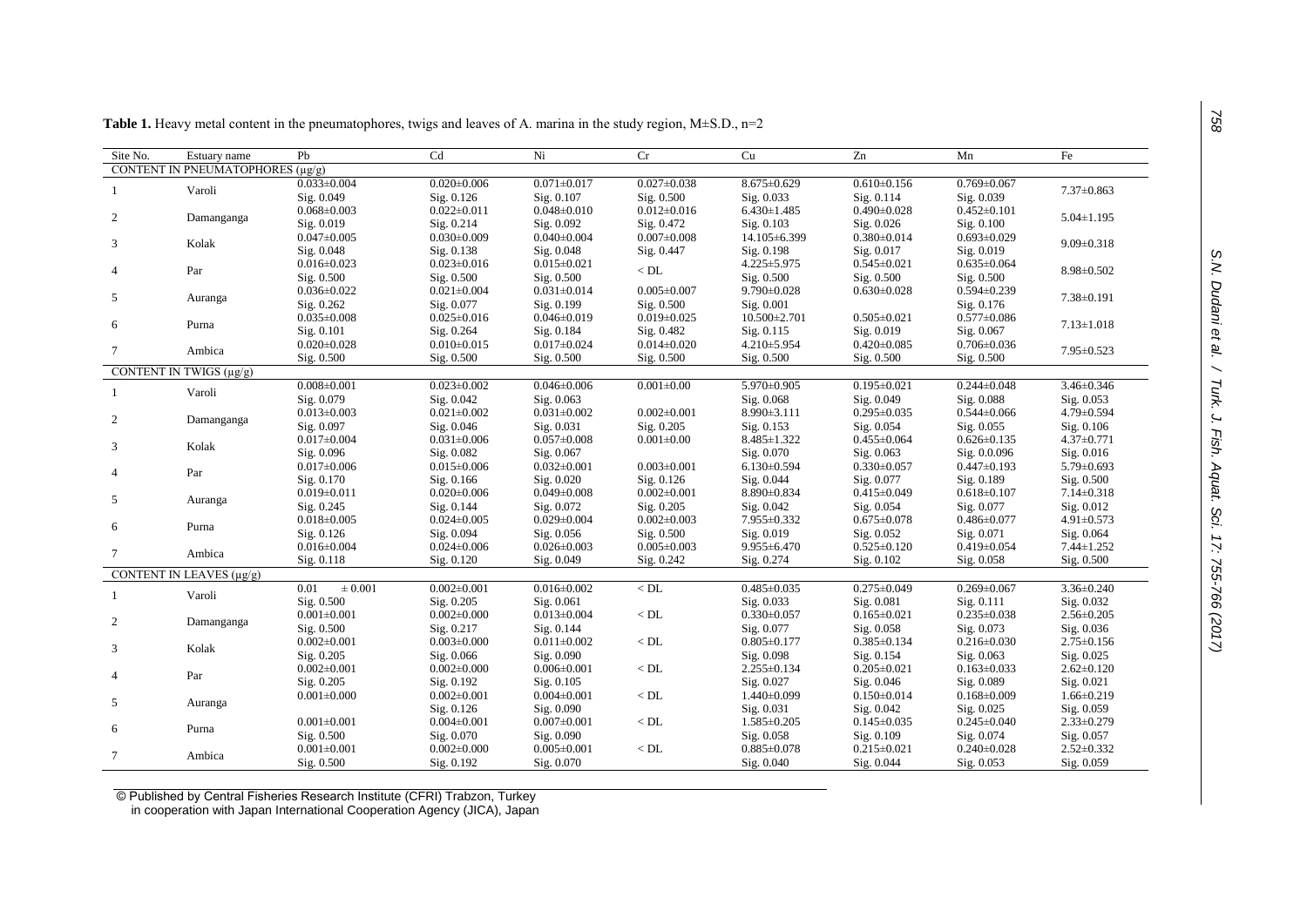

**Figure 2.** (a & b) Overall mean content of non-essential heavy metals in *A. marina* tissues; (b) Overall mean content of essential heavy metals in *A. marina* tissues.

was performed for the study sites using the BCF values depicted in Figure 4b. Here also, the sites were broadly divided into two main clusters–cluster A comprising of site 1 which was less similar to the other sites in cluster B. In cluster B, Site 2 was again segregated into sub-cluster B1 while the remaining sites were clustered into B2. In this sub-cluster, sites 4 and 7 were similar, sites 5 and 6 in one sub cluster, while site 3 showed distinct character. Furthermore, the metals were clustered into a dendrogram based on their BCF values for the different study sites (Figure 5) into three different sub-clusters which were least similar to each other.

# **Discussion**

#### **Heavy Metal Accumulation In Mangrove Sediments**

The non-essential polluting heavy metals Cadmium (Cd) and Lead (Pb) are known to be toxic metals (Kumar *et al*., 2008; Lim *et al*. 2008; Weng *et al*. 2008) with very little (Lane *et al*. 2005; Xu *et al*. 2008) or no nutrient values. Pollution of soils, sediments and waters with Pb and Cd enters the food chain and due to cumulative nature result in wide variety of adverse effects in animals and humans (Sanborn *et al*. 2002; Jacobson and Turner, 1980; Stohs and Bagchi, 1995; Waalkes, 2000). The content of Pb in the sediments of south Gujarat estuaries was found to be in the order of Ambica  $>$  Par  $>$  Kolak  $>$ Purna > Auranga > Damanganga > Varoli whereas the content of Cd in the sediments was in the order of Ambica > Kolak > Damanganga > Auranga > Purna > Varoli > Par. Among these, visible color and odor changes in the water of Damanganga estuary and Kolak estuary could be observed due to the pollution.

The higher concentration of Cd in the sediments as compared to other estuaries of the world can be attributed mainly to the unprecedented industrial development in the surrounding towns and cities. Cd, along with its compounds, is widely used as heat stabilizers for plastics, for corrosion resistance of steel and cast iron, metal plating, phosphate fertilizers, alloy industries and in battery industries (Mahvi & Bazrafshan, 2007). Similarly Pb is an important metal involved in industries such as pulp and paper, petrochemicals, refineries, printing, photographic materials, glass, oil, metal, electronic, alloy and steel industries and storage batteries (Gupta *et al*., 2001; Jalali *et al*., 2002; Conrad & Hansen, 2007). The main industrial belts surrounding the study sites are Vapi, Valsad, Navsari, Bharuch and Surat which are dominated by industrial equipment and electronics manufacturing industries, glass industries, chemicals and pharmaceutical industries along with few industries of plywood, paper, food products and textile. The discharge by these industries into the rivers streams and directly into the estuaries is the chief cause for the higher concentration of heavy metals especially the toxic metals in the study areas.

The texture analysis of mangrove sediments in the study region highlighted that the sediments of site 1 and site 6 were having 100 % clay (Sand and Clay was BDL) followed by site 2 with 98% clay. A higher percentage of silt was found in the sediments at site 7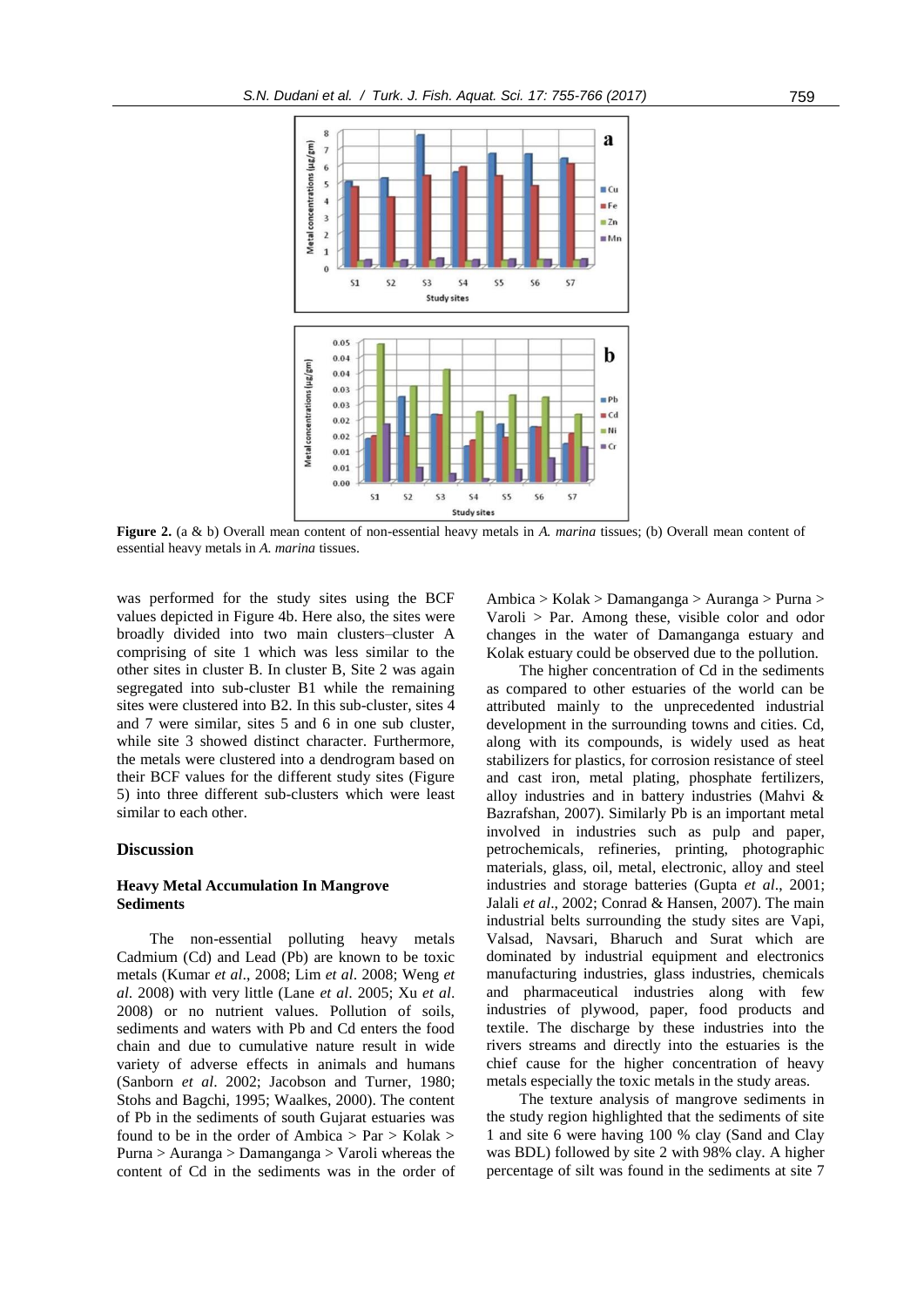Table 2. Comparison between the heavy metal content (µg/g) in the mangrove sediments of current study and other similar studies from different parts of the world. The general critical soil concentrations follow Alloway (1990)

| <b>STUDY AREA</b>                         | Pb               | C <sub>d</sub>    | Ni               | Cr               | Cu                | Zn                 | Reference                         |
|-------------------------------------------|------------------|-------------------|------------------|------------------|-------------------|--------------------|-----------------------------------|
| South Gujarat                             | $11.22 \pm 1.56$ | $10.40 \pm 1.75$  | $21.53 \pm 2.51$ | $35.46 \pm 10.5$ | $33.88 \pm 7.9$   | $31.91 \pm 7.8$    | Current study                     |
| S. BULOH                                  | $12.28 \pm 5.18$ | $0.181 \pm 0.349$ | $7.44\pm3.46$    | $16.61 \pm 7.23$ | $7.06 \pm 6.03$   | $51.24 \pm 39.97$  | Cuong et al., 2005                |
| S. Khatib Bongsu                          | $30.98 \pm 6.16$ | $0.266 \pm 0.171$ | $11.65\pm4.49$   | $32.07 \pm 7.67$ | $32.00 \pm 14.32$ | $120.23 \pm 13.90$ | Cuong et al., 2006                |
| Ponggol estuary                           | 17.3             | 0.24              | 6.07             | 0                | 34.65             | $\Omega$           | Nayar <i>et al.</i> , 2004        |
| Straits of Johore                         | $42.3 \pm 11$    | $0.18 \pm 0.06$   | $30.2 \pm 6.6$   | $45.2 \pm 11.2$  | $30.7 \pm 22.5$   | $132.5 \pm 52.6$   | Wood et al., 1997                 |
| Twenty coastal locations around Singapore | $2 - 60$         | $ND-1.4$          | $\Omega$         | 0                | $2 - 204$         | $5 - 280$          | Goh and Chou, 1997                |
| Guanabara bay, Brazil                     | 165.5-169.5      | $\Omega$          | $\Omega$         | $37.4 - 43.4$    | 79.6–91.7         | 447.5-505.1        | Kehrig et al., 2003               |
| Mai Po, Hong Kong                         | 161.6-219.8      | $0.5 - 0.6$       | $65.3 - 66.0$    | $7.8 - 17.4$     | $41.9 - 49.8$     | 277.2-321.2        | Ong Che, 1999                     |
| Deep Bay, Hong Kong                       | 80               |                   | 30               | 40               | 80                | 240                | Tam and Wong, 2000                |
| Mazatlan harbor, Mexico                   | <150             | $\lt 2$           | $6.1 - 30.3$     | $7.6 - 42.5$     | $7.7 - 90.9$      | $46.4 - 347.8$     | Soto-Jimenez and Paez-Osuna, 2001 |
| Brisbane river, Australia                 | $20.1 - 81.9$    | $< 0.1 - 1.9$     | $\Omega$         | $13.3 - 54.3$    | $3.1 - 30.2$      | $40.8 - 144.0$     | Mackey <i>et al.</i> , 1992       |
| Karachi coastal area                      | $0.01 - 0.045$   | $0 - 0.1$         | $\Omega$         | $0.001 - 0.085$  | $0.007 - 0.04$    | $0 - 0.1$          | Khattak et al. 2012               |
| General critical soil concentration       | 400              | 8                 |                  | 100              | 125               | 400                | Alloway, 1990                     |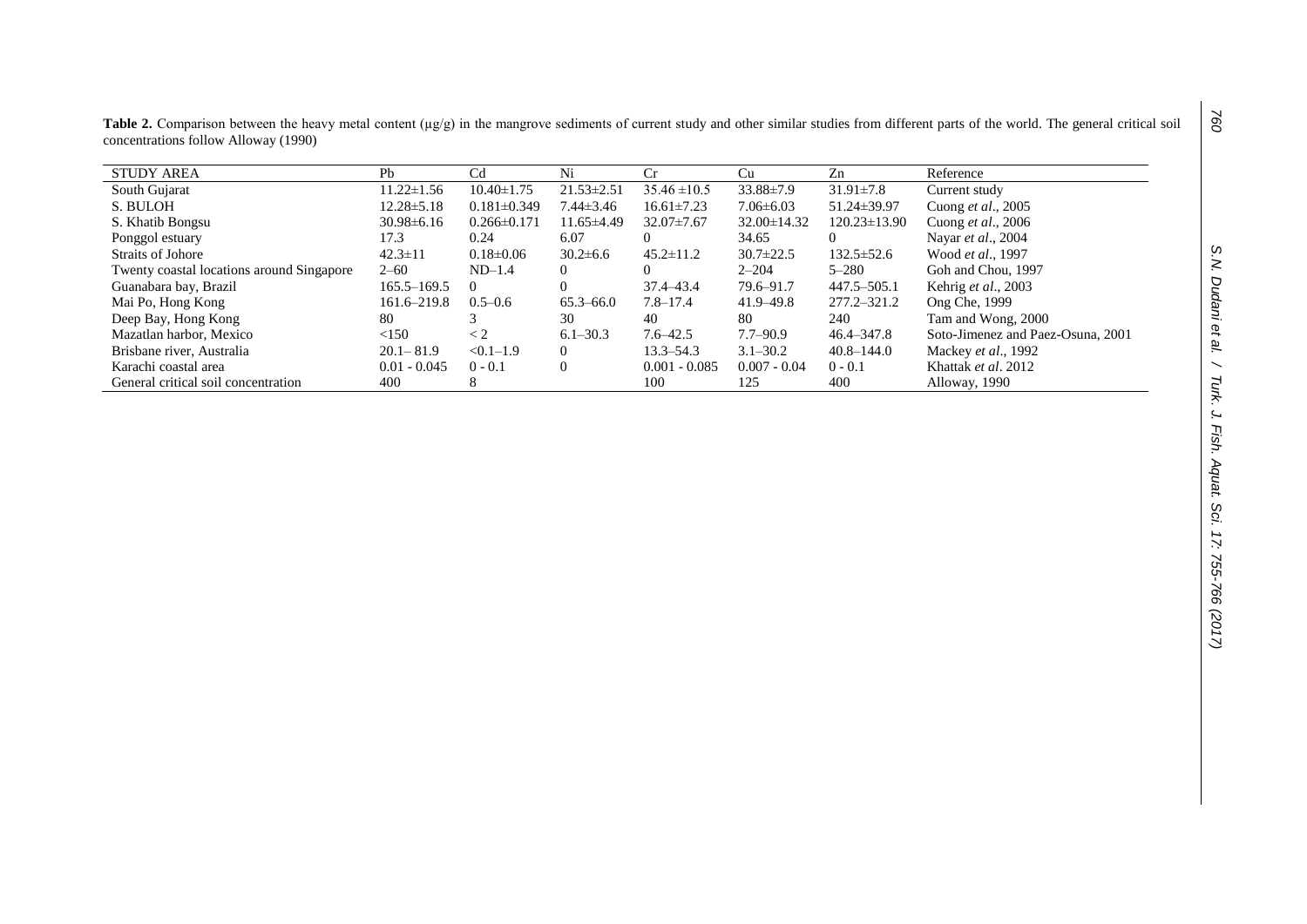with 87.03% followed by site 4 (53.46%). The average organic matter content was 112.14 mg/g having slight variation at different study sites, highest being in site 6 (122.27 mg/g) and lowest was in site 3 (108.08 mg/g). Simialrly the average organic carbon in the study region was 65.04 mg/g, highest being 70.92 mg/g at site 6 and lowest being 61.81 at site 3. Pearson's correlation matrix was obtained for the organic carbon content, sediment texture components and heavy metals (Table 4). It was clearly evident that the clay content in the sediments was positively correlated with the organic carbon content (0.455). With respect to the heavy metals, a significant positive correlation was observed between Pb and clay content (0.870) followed by Zn and clay (0.749), Cr and Silt (0.608), Cd and sand (0.520), Ni and clay (0.434). The same metals also showed a positive correlation with organic carbon. The organic carbon content of sediments were also positively correlated with Ni and Hg (0.401). This result was verified and explained by Raj *et al*. (2013), wherein the metals Cd and Pb showed positive correlation with silt and clay fraction of the sediments in Mahanadi estuary suggesting that the fine sediments, i.e., silt and clay type sediments which are rich in organic content have higher cation exchange capacity and are able to trap

**Table 3.** Bio-Concentration factor (BCF) for the different heavy metals across the study sites

|                | Pb    | Cd    | Ni    | €r    | Сu    | Zn    | Hg    |
|----------------|-------|-------|-------|-------|-------|-------|-------|
| S1             | 0.003 | 0.002 | 0.004 | 0.003 | 0.216 | 0.019 | 0.001 |
| S <sub>2</sub> | 0.005 | 0.003 | 0.003 | 0.001 | 0.244 | 0.012 | 0.000 |
| S <sub>3</sub> | 0.004 | 0.004 | 0.002 | 0.000 | 0.210 | 0.013 | 0.000 |
| S <sub>4</sub> | 0.003 | 0.002 | 0.001 | 0.000 | 0.418 | 0.028 | 0.000 |
| S <sub>5</sub> | 0.004 | 0.002 | 0.002 | 0.000 | 0.293 | 0.018 | 0.000 |
| S6             | 0.003 | 0.003 | 0.002 | 0.001 | 0.301 | 0.017 | 0.001 |
| S7             | 0.004 | 0.003 | 0.002 | 0.001 | 0.249 | 0.019 | 0.000 |



**Figure 3.** Mean content  $(\mu g/g)$  of eight different heavy metals in *A. marina* tissues of the study sites.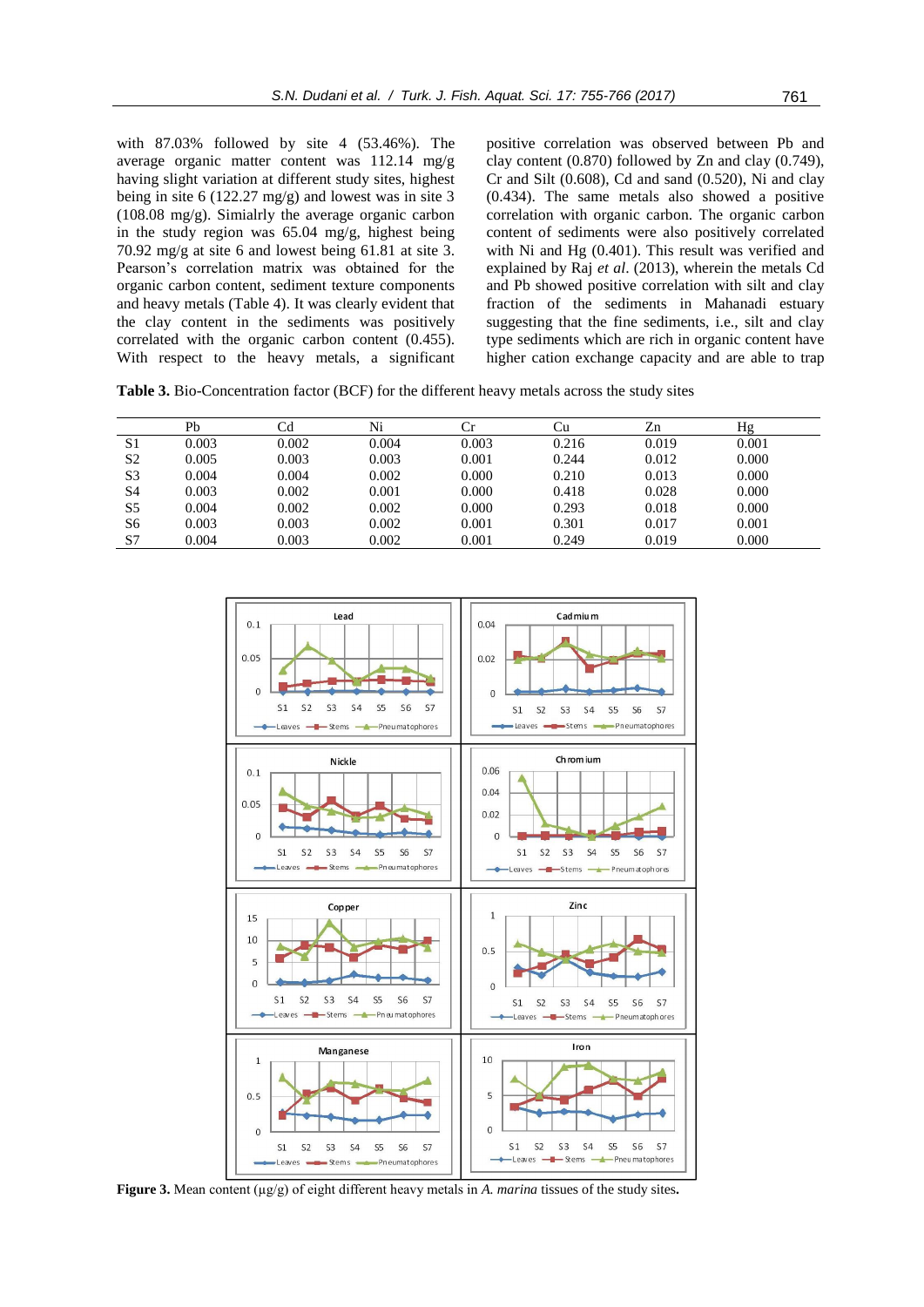metal rich sediments. In contrast to this, the sand rich mangrove sediments have little ability to retain metal ions.

# **Heavy Metal Accumulation in Mangrove Plant Tissues**

Upon comparing the cluster analyses of heavy metals in the mangrove sediments and the BCF values for the study sites, it was evident that sites 1 and 2 were different from each other than the remaining sites. The remaining sites in these two clusters were also grouped in a more or less similar fashion clearly indicating that the amount of heavy metals in the mangrove sediments has a direct impact on the bioaccumulation potential of the mangroves in that site. Fluctuating climatic conditions (rainfall and temperature), soil edaphic factors, available nutrients in the substrate and concentration of other nutrients

can affect the nutrients concentration considerably in plant components and sediments as well as mineral metabolism and uptake of nutrients by the roots (Kabata-Pendias & Pendias, 1984; Jones, 1998; Sahel, 2013). Furthermore, the cluster analysis dendrogram of heavy metals clearly indicate that the accumulation of non-essential metals was totally different from the essential metals. The formation of three sub-clusters reflected a relationship between the accumulation potential of Pb & Cd, Cu & Zn and Ni, Cr & Hg.

Many studies around the world have reported elevated concentrations of non-essential toxic heavy metals in unpolluted and polluted mangrove ecosystems, which suggest that there is a possible function of sequestering selective toxic metals, especially with respect to Pb (Ong Che, 1999). Moreover, it is reported that the heavy metal concentrations in the mangrove species tissues are usually associated with the concentration of these

**Table 4.** Pearson's Correlation between sediment texture, organic carbon and heavy metals

| Parameter                                                    | <b>SAND</b> | <b>SILT</b> | <b>CLAY</b> | OС      | Cu          | Zn          | Cr          | Ni          | Pb          | Cd          | Hg          |
|--------------------------------------------------------------|-------------|-------------|-------------|---------|-------------|-------------|-------------|-------------|-------------|-------------|-------------|
|                                                              | $(\%)$      | $(\% )$     | (% )        | (mg/g)  | $(\mu g/g)$ | $(\mu g/g)$ | $(\mu g/g)$ | $(\mu g/g)$ | $(\mu g/g)$ | $(\mu g/g)$ | $(\mu g/g)$ |
| <b>SAND</b>                                                  |             |             |             |         |             |             |             |             |             |             |             |
| <b>SILT</b>                                                  | .582        |             |             |         |             |             |             |             |             |             |             |
| <b>CLAY</b>                                                  | $-.620$     | $-.999**$   |             |         |             |             |             |             |             |             |             |
| OC                                                           | $-.242$     | $-456$      | .455        |         |             |             |             |             |             |             |             |
| Cu                                                           | $-.605$     | $-.106$     | .137        | $-.276$ |             |             |             |             |             |             |             |
| Zn                                                           | $-.740$     | $-.732$     | .749        | .124    | .460        |             |             |             |             |             |             |
| Cr                                                           | .298        | .608        | $-.604$     | $-.110$ | .026        | $-.418$     |             |             |             |             |             |
| Ni                                                           | $-.486$     | $-.420$     | .434        | .401    | .334        | .052        | .126        |             |             |             |             |
| Pb                                                           | $-.475$     | $-.873*$    | $.870*$     | .182    | .327        | $.780*$     | $-.731$     | .147        |             |             |             |
| C <sub>d</sub>                                               | .520        | $-.241$     | .203        | .095    | $-.600$     | $-.315$     | $-.534$     | $-.117$     | .261        |             |             |
| Hg                                                           | $-.583$     | $-.340$     | .362        | .401    | .033        | .614        | $-.457$     | $-.260$     | .317        | $-.294$     | л.          |
| **. Correlation is significant at the 0.01 level (2-tailed). |             |             |             |         |             |             |             |             |             |             |             |
|                                                              |             |             |             |         |             |             |             |             |             |             |             |

\*. Correlation is significant at the 0.05 level (2-tailed).



**Figure 4.** (a) Cluster analysis of study sites based on heavy metal accumulation in mangrove sediment; (b) Cluster analysis of study sites based on bioaccumulation potential of *A. marina.*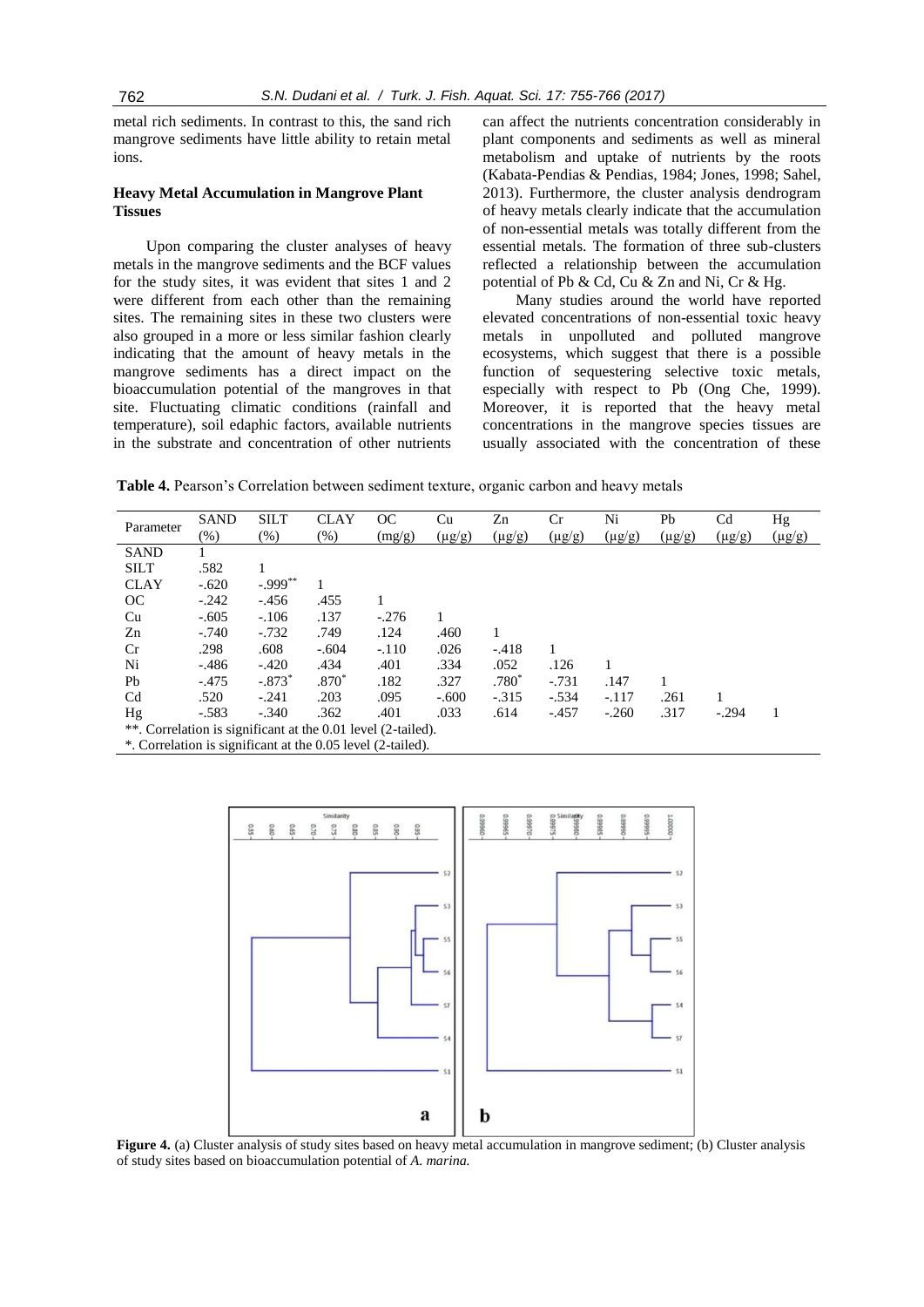

Figure 5. Cluster analysis of heavy metals based on their BCF in different study sites.

metals in the mangrove sediments (Machado *et al*. 2002). The heavy metals like Pb and Cd were found to be in micro concentrations in the *A. marina* tissues of South Gujarat estuaries despite five hundred times higher concentration in the sediments. This result clearly indicates that the mangrove tissues in this study region have developed a selective mechanism of avoiding the uptake of non-essential heavy metals from the ecosystem. Such major variations can be most likely due to the physiological differences and variations in accumulation strategies of different plant species (Defew *et al*., 2005). It is also speculated that *Avicennia marina* could be more tolerant to heavy metal by developing several adaption mechanisms including avoiding the uptake of metals actively and exclusion of ions (Burchett *et al*., 2003).

Furthermore, the concentrations of different heavy metals in the plant tissues is largely influenced by the metabolic requirements for essential micronutrients such as Cu and Zn, whereas the nonessential metals such as Cd tend to be excluded or compartmentalized (Baker & Walker, 1990). In this study too, the uptake of Zn and Cu is higher when compared to other non-essential heavy metals and this was also validated by the bio-concentration factors, which were of some significant value for Zn and Cu while negligible for remaining metals. Cu is an essential micronutrient required in mitochondria and chloroplast reactions, enzyme systems related to photosystem II electron transport, cell wall lignification, carbohydrate metabolism, and protein synthesis (Verkleij & Schat, 1990). Zn is an essential micro-nutrient of numerous enzyme systems, respiration enzyme activators, and the biosynthesis of plant growth hormones (Ernst *et al*., 1992). Fe is the third important essential metal absorbed by *A. marina* an important component of chlorophyll, protein

synthesis and root growth (Jones *et al.*, 1991). Moreover, oxygen released by the roots of mangrove plant creates an oxidant geochemical microenvironment (Silva *et al.*, 1990), which helps to oxidize soluble Fe<sup>2+</sup> and Mn<sup>2+</sup> to insoluble Fe(OH)<sub>3</sub> and  $MnO<sub>2</sub>$ .

Researchers have also highlighted that a higher concentration of Cu, Pb and Zn in the mangrove ecosystem results in significant reductions in seedling height, leaf number and root growth of some mangrove plants (MacFarlane & Burchett 2002). However, the overall health of *A. marina* plants in the study region was good. This is in conjunction with couple of previous studies in which no apparent impact on the health of mangrove tissues was observed despite metal accumulation in high concentrations (Gleason *et al*., 1979; Clough *et al*., 1983; Perdomo *et al*., 1998; MacFarlane & Burchett, 2001, 2002; MacFarlane *et al*., 2003). High degree of natural regeneration *A. marina* was reported in the present study, indicative of low impact of heavy metal on its morphology as it can be seen from the lsuh green and dense mangrove vegetation in few of the study sites (Figure 6). A similar significant observation was also made in a study carried out by Shete *et al*. (2007), wherein they reported luxuriant growth of *A. marina* in Ghatkopar area of Mumbai with high Pb concentration in the sediments. These observations further fortify the fact that *A. marina* is highly adaptable even under pollution conditions in the ecosystem.

Many different plants have been successfully established as hyperaccumulators of heavy metals, thereby playing an important role in the phytoremediation which requires effective translocation of pollutants from the roots to the shoots enabling harvest and removing of contaminants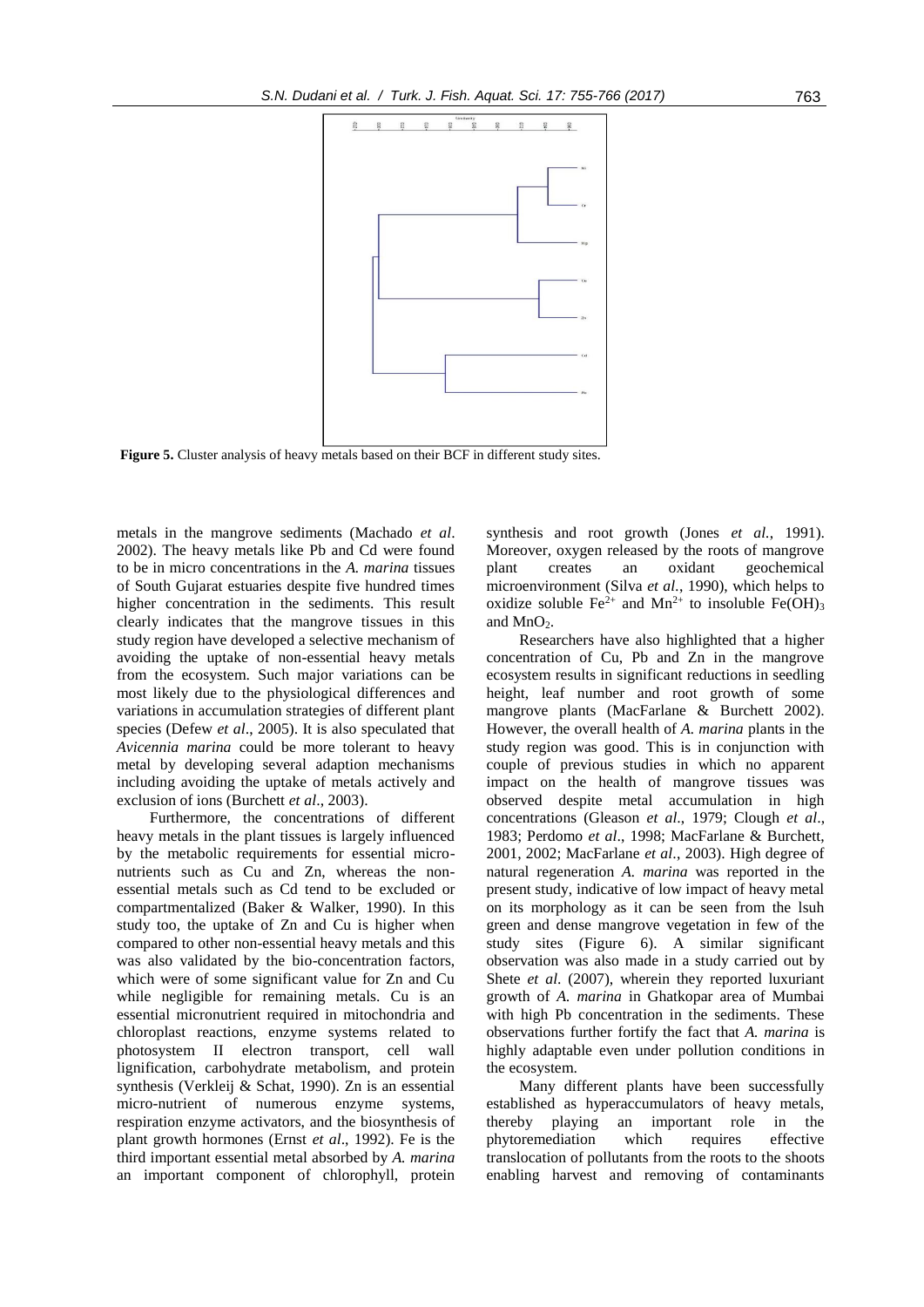

**Figure 6.** Flourishing *A. marina* vegetation in Purna and Kolak estuaries**.**

(Kumar *et al*., 1995). Such hyper accumulators are not only tolerant to high concentration of pollutants in the system but also exhibit bio-concentration factor > 1 (Ma *et al*., 2001b; Baker & Whiting, 2002). However, in this study the BCF values for *A. marina* throughout the study sites was found to be low (almost negligible for non-essential heavy metals) with poor mobility across the different tissues. Thus, it can be concluded that *A. marina* cannot be categorized as hyperaccumulators. Considering the physiology of the plants that allow it to sustain high heavy metal content in the sediments, *A. marina* can be used for plantation programme in the contaminated soils for long term sustainable functioning of estuarine ecosystem.

#### **Conclusion**

The current study comes with an important finding that despite the high pollution levels in the estuaries of South Gujarat due to disposal of industrial effluents, *A. marina* has successfully adapted itself to this stress condition with a mechanism for selective uptake of only necessary minerals. Furthermore, the metal content in different plant parts clearly reveal that the movement of non-essential metals in the order pneumatophores  $>$  twigs  $>$  leaves is restricted. The movement of essential metals such as Zn and Cu has

greater mobility upto leaves, where they are utilized for various biochemical processes. The bioconcentration factor for this plant was less than 1 and cannot be categorized as hyper accumulators. Considering the physiology of the plants that allow it to sustain high heavy metal content in the sediments, *A. marina* can be used for plantation programme in the contaminated soils for long term sustainable functioning of estuarine ecosystem.

# **Acknowledgement**

The authors wish to thank Ministry of Earth Sciences, Government of India for the financial support in this project (MoES/16/06/2013-RDEAS dated 03-03-2014). We also thank the assistance and inputs of Ms. Amita Sankhwal, Ms. Ishani Patel, Ms. Dhara Shah and Mr. Sandeep Umaratkar from Gujarat Ecology Society, Vadodara.

# **References**

Al-Shami, S.A., Rawi, C.S.M., Hassan Ahmad, A. & Nor, S.A.M. (2010). Distribution of Chironomidae (Insecta: Diptera) in polluted rivers of the Juru River Basin, Penang, Malaysia. *Journal of Environmental Sciences*, *22*(11), 1718-1727.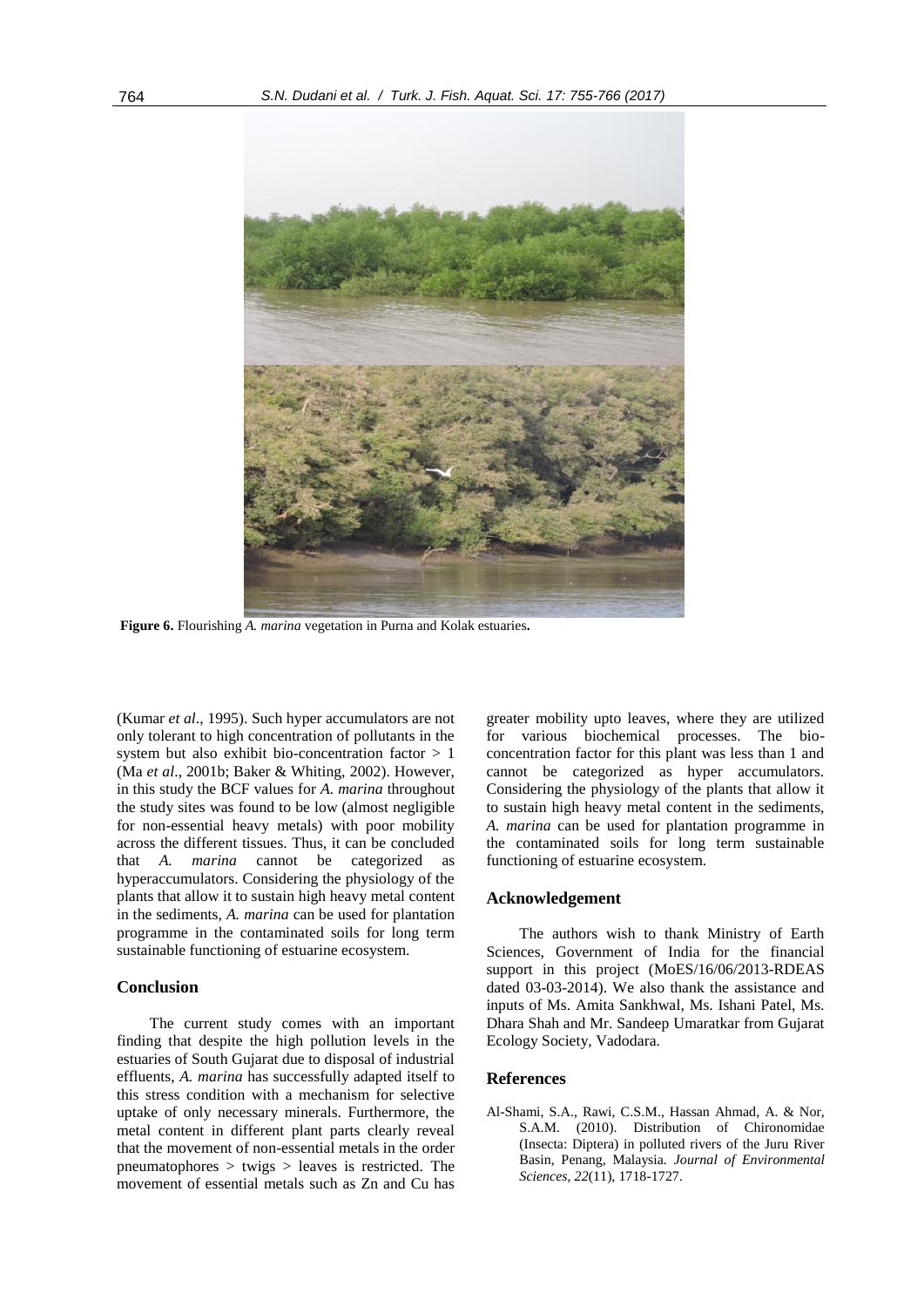- MacFahttpne/dxGdRi.org/1Bur0h6tt,S1MQD07(22002)).60Bdxi&ty, Alloway with and 920) und adaty on a tell stimeships do haop Meley lead!
- aSodnszihlac, iNetweYGrkey Mangrove Avicennia marina Association of Official Analytical Chemists International (Forsk.) Veirh. *Marine Environmental Research*, *54*, (AOAC) (1997). *Official Methods of Analysis of*  65–84. *AOAC International, 16 Ed., 3rd Rev*. Gaithesburg: http://dx.doi.org/10.1016/S0141-1136(02) 00095-8
- MacFaAl@AcCInRernathenmalhett, M.D. (2001). Photosynthetic Bakepigments WadkeperBxtidas90actBaophysiologycaofmetal heatakentestabk**erant plantre liire&.MShgro**w(Ed.)*iceleai*zy Metal Tolerance in Plants: Evolutionary Aspects (pp. *marina* (Forsk.) Veirh. *Marine Pollution Bulletin*, *42*, 21355-2478.). Florida: CRC Press.
- Bakehttp://dxLdo&ory/hiting,16/S00230B26XI00)ea0d147oB the MacFa**rlaine, Grik**il<del>, P</del>ulikortheik, step & iBurolietts tand on g201030al hyperaccumulation? *New Phytologist*, *155*, 1–4. Accumulation and distribution of heavy metals in the grttp://dangroveg/10v1&46/j*a*l46081r37.2002sQ0449<u>ie</u>rh,
- BhattBiSlog2d009). indivintommentalteaupialaisalEnofirmamgnowle *Podtlands, 1233* election Mindhola and Varoli estuary (South http://dak.bdoi.iong/remotel6/S03269.-7430.ja/h2t)0DB4D-thesis
- MachashdynWttEd SilDepärtment oO Geeilogy, N., Sel Iniversity Lof Bar(a02). Trace metal retention in mangrove
- ChakeaboytyterPs, iRaghunnath a Bay, PSE & rafailm Maline. Pallin 2010 Pushlediya, of 4, 1 dal<sup>7</sup> and 280 dmium speciation in httpp://dxe**stainoing/10.11016/S000215-3265X(02**0)00*232Lethical*
- MackeGeeAdgy, *Plodegkinson M., & Nardella R. (1992)*. Nitttpié/dtx.doi/elrg/lahd01lfe/j.vghemgeds201rl .1rh&n2grove
- Cloughdirherits from the Brisbane River, enlustralia. *M19839*. *Pollugion Bulhadine 2424*18-20evaluation. In: Teas, H.J. h(ffpd://dBidologygáh0l. fEd6d6)g)25iBB63X(gh2)9095OFa5Zks for
- Mahvi, VegeHatio& SBaznafshanol. E8. (Mulherlandshowaluwer Cachdeumic Publishers. industrial effluents by
- Conrade, cKo, c& gHanisem C. Bro(2007). Haingen, Soluptionum f zinc and lead on coir. Bioresource Technology, 98, electrodes. *World Applied Sciences Journal*, *2*(1), 34- 399-97.
- Nayamg, D.H., Gralyne, B.P., MurlanO., Sillona, mahiaM, K.(2004). B. Woirg, nKeKtal Sinpacthif Reavy foletals dirohP.dre0ged. al ilda vy-suspeh ded tased nations in mphytoplanktoinat sndf Singapore. *Marine Pollution Bulletin*, 50, 1713-1744. bacteria assessed in in-situ mesocosms. *Ecotoxicology d*nttp://dx.rdainang/150/1e01,659.m349e31691.2005.09.008
- Defewttp://Hz.dofaior.g/l.M1086/jBuzueram.2003M08.020505). An Ong CheseRsfdet(1999). folctadentration in afdolfeavy Manglsoire Sediiments and Mangrove No RuSam Mad a'r Bray, Mai Frig HangrKong*MMirrenePoblitition Bulletin*, *35*01 - 5247 <del>265</del>2. 2http://dx.doh.topg//tbl..tl01.6/jg/11.07101b6/IS200245-131263X7(99)
- Devi, ONO 56-Yadav, I.C., Shihua, Q., Singh, S., & Belagali, Peng, S., Wenhjum, Physic Zhenji, dal (db9ra): teristics ution paper accumulation of theavy senstudy in *Aovidh India Paper* dMiilmunitiPIMin *Enerinzhement Chinadonitoring and Assessment*, 1-11. *Environmental sciences*, *9*(4): 472-479.
- Perdorhttp://dx.Eloismig/get.1007/Ekp66ds,010.H.61Elsters, C.,
- DogaWatlneZ-BKersana&hmMa, & NSchiaetters, Mufluene989af Thir homengrovellutionystum Gtl, th Zn, id Phaga Cu jranude del Sancta mulation ta and (physiological parameteris nsf plont r<del>legenes</del> ration Antakytra (d'urketyl). *Water*lin seint. *and lar Soil Pollution*, 214, 509-513. *Pollution Bulletin*, 37, 393–403.
- http://dx.doi.org/10.1007/s11270-010-0442-9 http://dx.doi.org/10.1016/S0025-326X(99)00075-2 Fradićt, W. H.topanYčerkleij. J. Avyetko, Schatlikelić, 992 Rajčetal Moler**Širac**, inS.plants.aldk#KoBbinani&. *NeeFlantlica, Ml.*, (2090).48Ecotoxicological assessment of industrial http://dx.doi.org/10.1111/j.1438-8677.1992.tb01332.x effluent using duckweed (*Lemna minor* L.) as a test
- Folk, organism. 1*B65toxi Petrogy* ogy (1) f 2 for timentary rocks. RowelHemphill publishing, Soulstin, Texas: Methods and
- GleasopplMulionDrifonsynan, Harlow, Zikman, J.C. (1979). Sahel, Seas@@dl3andComparingental conceitorationMof Fiea Gu metalsZn(Cdontent Noif aSpolarZim)a inalterneiflectiment quantolc dBiferent, *1*7, 3885-30 Avicenna marina in Iranian coasts
- Goh, dB. Phe. *Gentah Sea L. Mternand dha Haas ga metajo levrels afi* marine sediments of Singapore. *Environment*

*Monitoring and Assessment*, *44*, 67-80. http://dx.doi.org/10.1023/A:1005763918958

- Gupta, V.K., Gupta, M., & Sharma, S. (2001). Process development for the removal of lead and chromium from aqueous solutions using red mud—an aluminum industry waste. *Water Research*, *35*, 1125-1134. http://dx.doi.org/10.1016/S0043-1354(00)00389-4
- Jacobson, K.B., & Turner, J.E. (1980). The interaction of cadmium and certain other metal ions with proteins and nucleic acids. *Toxicology*, *16*, 1-37. http://dx.doi.org/10.1016/0300-483X(80)90107-9
- Jalali, R., Ghafourian, H., Asef, Y., Davarpanah, S. J., & Sepehr S., (2002). Removal and recovery of lead using nonliving biomass of marine algae. *Journal of Hazardous Materials*, *92*, 253–262. http://dx.doi.org/10.1016/S0304-3894(02)00021-3
- Jones, J.B., Wolf, B. & Mills, H.A. (1991). Plant analysis hand book: a practical sampling, preparation, analysis and interpretation guide. New York: Micro Macro Publishing.
- Kabata-Pendias, A. & Pendias, H. (1984). *Trace elements in soils and plants*. Boca Raton Florida: CRC Press.
- Keshavarz, M., Mohammadikia, D., Gharibpour, F., & Reza Dabbagh, A. (2012). Accumulation of Heavy Metals (Pb, Cd, V) in Sediment, roots and leaves of Mangrove species in Sirik Creek along the Sea Coasts of Oman, Iran. *Journal of Applied science and environment management*, *16*(4): 323-326.
- Khattak, M.I., Khattak, M.N., & Mohibullah, M. (2012). Study of heavy metal pollution in mangrove sediments reference to marine environment along the coastal areas of Pakistan. *Pakistan Journal of Botany*, *44*(1): 373-378.
- Kumar, P.B.A.N., Dushenko, V., Motto, H. & Raskin I. (1995). Phytoextraction: the use of plants to remove heavy metals from soils. *Environmental Science & Technology*, *29*, 1232–1238. http://dx.doi.org/10.1021/es 00005a014
- Kumar, K.S., Sajwan, K.S., Richardson, J.P. & Kannan, K. (2008). Contamination profiles of heavy metals, organochlorine pesticides, polycyclic aromatic hydrocarbons and alkylphenols in sediment and oyster collected from marsh/estuarine Savannah GA, USA. *Marine Pollution Bulletin*, *56*, 136-149. http://dx.doi.org/10.1016/j.marpolbul.2007.08.011
- Lal Shah, S. (2010). Hematological changes in Tinca tinca after exposure to lethal and sublethal doses of Mercury, Cadmium and Lead. *Iranian Journal of Fisheries*, *9*(3), 434-443.
- Lane, T., Saito., M., George, G., Pickering, I., Prince, R. & Morel, F. 2005. Biochemistry: A cadmium enzyme from a marine diatom. *Nature*, *435*(7038), 42.
- Lim, H.S., Lee, J.S., Chon, H.T. & Sager, M. (2008). Heavy metal contamination and health risk assessment in the vicinity of the abandoned Songcheon Au–Ag mine in Korea. *Journal of Geochemical Exploration*, 96, 223- 230. http://dx.doi.org/10.1016/j.gexplo.2007.04.008
- Lin, P. (1988). Mangrove vegetation. Beijing: China Ocean Press.
- Lindsey, D. T., Hillger, D. W., Grasso, L., Knaff, J.A. & Dostalek, J.F. (2006). GOES Climatology and Analysis of Thunderstorms with Enhanced 3.9-μ m Reflectivity. *Monthly Weather R*, 134, 2342-2353. http://dx.doi.org/10.1175/MWR3211.1
- Ma, L.Q., Komar, K.M., Tu, C., Zhang, W., Cai, Y., & Kennelley, E.D. (2001). *Addendum*: a fern that hyperaccumulates arsenic. *Nature*, *411*, 438.